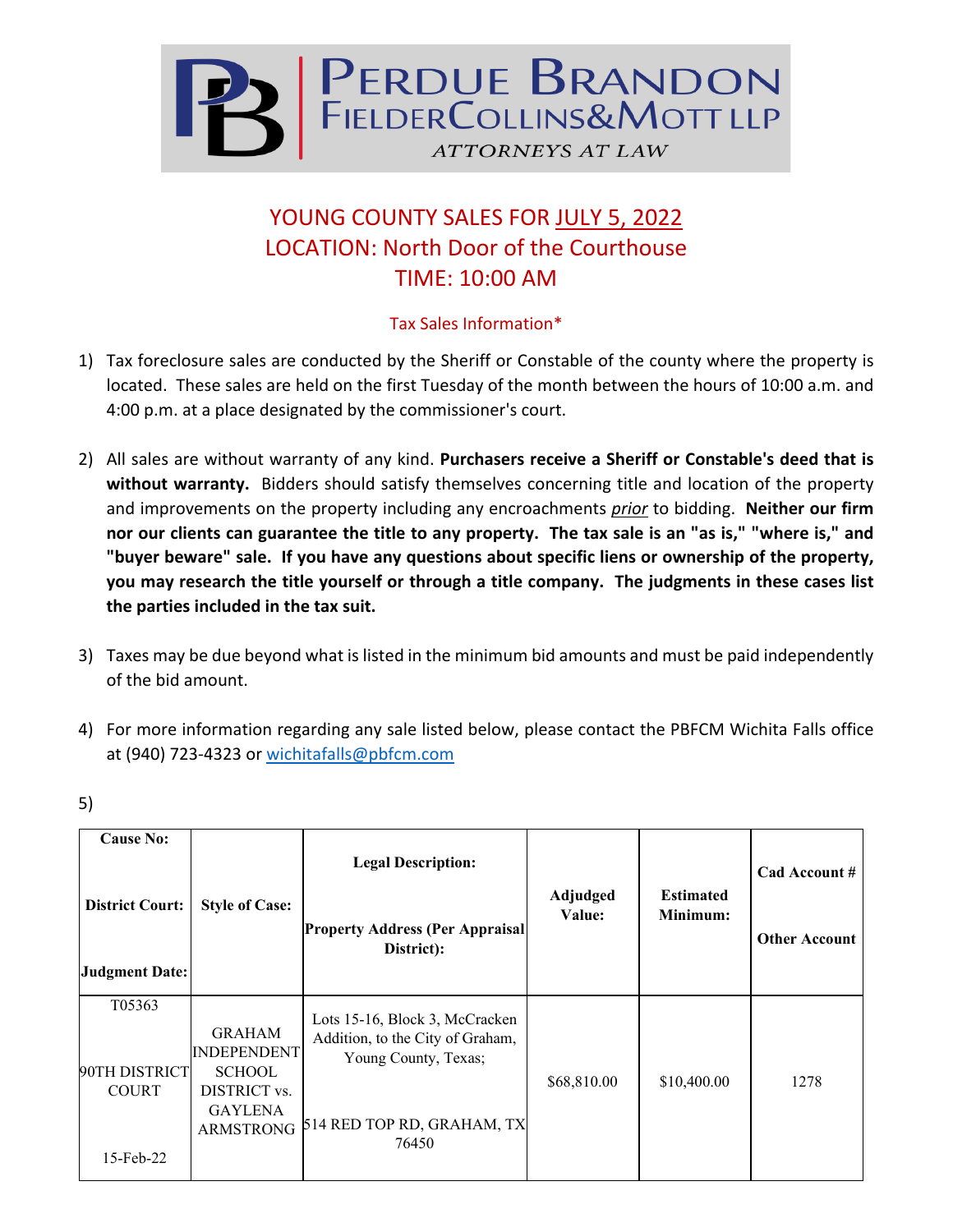| T05257<br>90TH DISTRICT<br><b>COURT</b><br>29-Mar-22 | <b>GRAHAM</b><br><b>INDEPENDENT</b><br><b>SCHOOL</b><br><b>DISTRICT vs. W</b><br>K<br><b>BLACKWELL</b><br>ET UX | 13.69 acres, more or less, Robert<br>Hamilton, Abstract 1321, Tract 4,<br>Young County, Texas;<br>120 GATLIN RD, GRAHAM, TX<br>76450                                                                                                                              | \$64,060.00  | \$4,500.00 | 17150  |
|------------------------------------------------------|-----------------------------------------------------------------------------------------------------------------|-------------------------------------------------------------------------------------------------------------------------------------------------------------------------------------------------------------------------------------------------------------------|--------------|------------|--------|
| T05257<br>90TH DISTRICT<br><b>COURT</b><br>29-Mar-22 | <b>GRAHAM</b><br><b>INDEPENDENT</b><br><b>SCHOOL</b><br><b>DISTRICT vs. W</b><br>K<br><b>BLACKWELL</b><br>ET UX | 11.15 acres, more or less, M Dobbs<br>Survey, Abstract 1416, Young<br>County, Texas;<br>116 GATLIN RD, GRAHAM, TX<br>76450                                                                                                                                        | \$50,180.00  | \$4,000.00 | 17153  |
| T05132<br>90TH DISTRICT<br><b>COURT</b><br>29-Mar-22 | <b>GRAHAM</b><br><b>INDEPENDENT</b><br><b>SCHOOL</b><br>DISTRICT vs.<br><b>LISA JEAN</b><br><b>KIMBERLING</b>   | Lots 6 and 7, Block 12, Airport<br>Addition, to the City of Graham,<br>Young County, Texas;<br>1218 CAROLINA ST, GRAHAM,<br>TX 76450                                                                                                                              | \$129,000.00 | \$7,000.00 | 2434   |
| T05253<br>90TH DISTRICT<br><b>COURT</b><br>29-Mar-22 | <b>GRAHAM</b><br><b>INDEPENDENT</b><br><b>SCHOOL</b><br>DISTRICT vs.<br><b>STEPHEN</b><br><b>SCOTT</b>          | .437500 Working Interest, L R<br>Drum Lease Lease #7082,<br>Operator_SKS Oil, Abstract 274,<br>Young County Regular, Young<br>County, Texas;                                                                                                                      | \$200.00     | \$234.00   | 513048 |
| T05206<br>90TH DISTRICT<br><b>COURT</b><br>18-Jan-22 | <b>OLNEY</b><br><b>INDEPENDENT</b><br><b>SCHOOL</b><br>DISTRICT vs.<br><b>ANWAR ALI</b><br><b>CHAGHANI</b>      | South 75 feet of the East half of<br>Lot 1, Block 12, Groves 1st<br>Addition, to the City of Olney,<br>Young County, Texas;<br>402 W HAMILTON ST, OLNEY,<br>TX 76374                                                                                              | \$5,150.00   | \$5,184.00 | 9228   |
| T05323<br>90TH DISTRICT<br><b>COURT</b><br>15-Feb-22 | <b>OLNEY</b><br><b>INDEPENDENT</b><br><b>SCHOOL</b><br>DISTRICT vs.<br><b>BECKY SUE</b><br><b>CLAYTON</b>       | South half of Lot 7 and North 12.5<br>Feet of Lot 8, Block 22, Olney<br>Townsite Company Addition, to<br>the City of Olney, Young County,<br>Texas, also including a 1981<br>mobile home with a value in excess<br>of \$1,000.00;<br>423 S AVE C, OLNEY, TX 76450 | \$6,550.00   | \$3,700.00 | 9033   |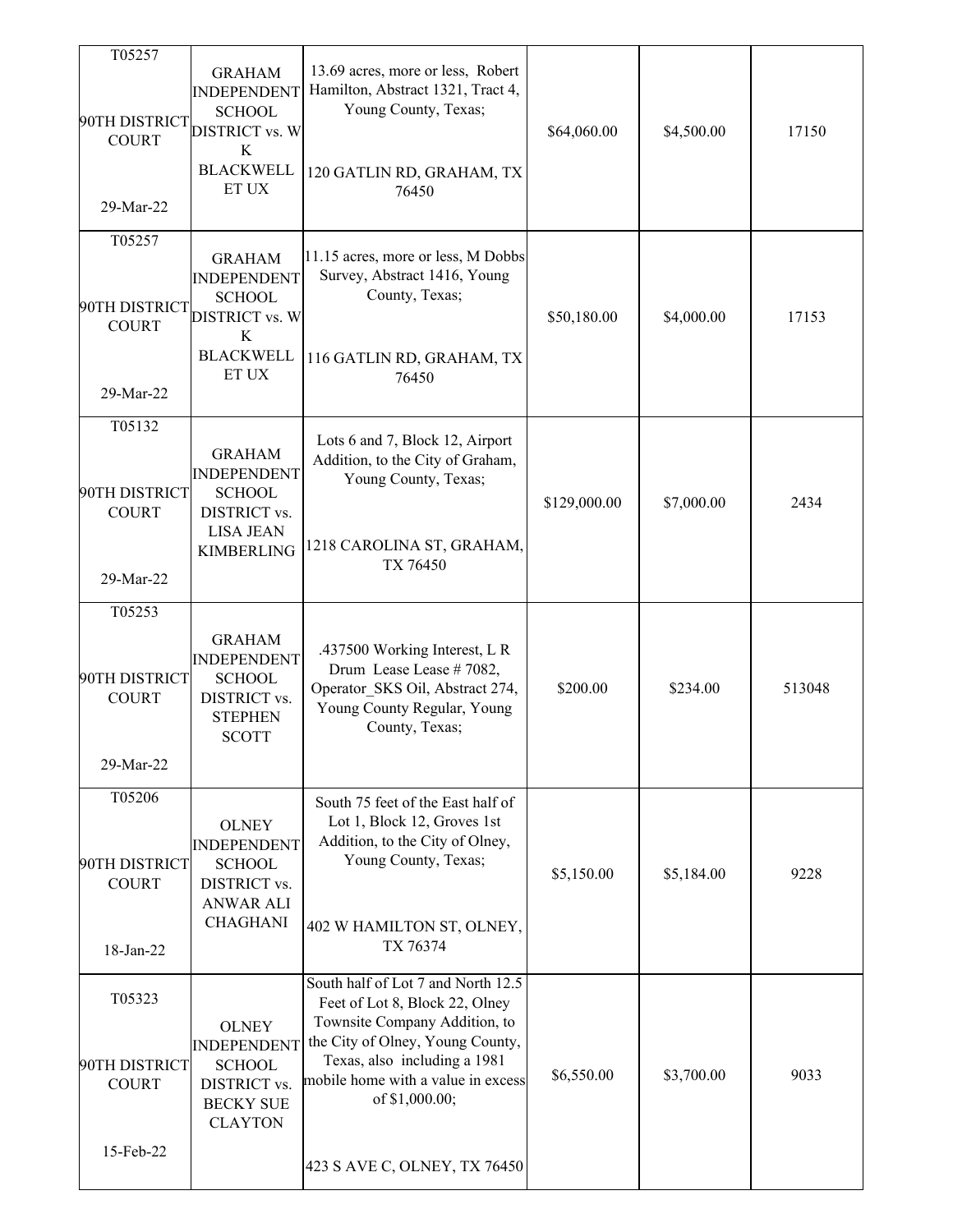| T05315                                                  |                                                                                                                  |                                                                                                                                           |             |            |       |
|---------------------------------------------------------|------------------------------------------------------------------------------------------------------------------|-------------------------------------------------------------------------------------------------------------------------------------------|-------------|------------|-------|
| 90TH DISTRICT<br><b>COURT</b><br>$10$ -Aug-21           | <b>OLNEY</b><br><b>INDEPENDENT</b><br><b>SCHOOL</b><br><b>DISTRICT vs.</b><br>RHONDA JO<br><b>COOK</b>           | West 65 of Lot 4, Block 3, Groves<br>1st Addition, to the City of Olney,<br>Young County, Texas;<br>209 S AVE F, OLNEY, TX 76374          | \$16,300.00 | \$2,200.00 | 9139  |
|                                                         |                                                                                                                  |                                                                                                                                           |             |            |       |
| T05319<br>90TH DISTRICT<br><b>COURT</b><br>18-Jan-22    | <b>OLNEY</b><br><b>INDEPENDENT</b><br><b>SCHOOL</b><br>DISTRICT vs.<br>PAUL GARCIA<br>AND ELENA<br><b>GARCIA</b> | Lots 3-4, Block 23, WR Farmer<br>Addition, to the City of Olney,<br>Young County, Texas;<br>1005 W OAK ST, OLNEY, TX<br>76374             | \$6,350.00  | \$4,100.00 | 7675  |
| T04846<br>90TH DISTRICT<br><b>COURT</b><br>15-Feb-22    | <b>OLNEY</b><br><b>INDEPENDENT</b><br><b>SCHOOL</b><br>DISTRICT vs.<br>MARY E.<br><b>JOHNSON</b>                 | Lot 2, Block 2, Guimarin First<br>Addition, to the City of Olney,<br>Young County, Texas;<br>1306 GUIMARIN ST, OLNEY,<br>TX 76374         | \$3,480.00  | \$3,000.00 | 8526  |
| T03180<br>90TH DISTRICT<br><b>COURT</b><br>$10$ -Aug-21 | <b>STATE OF</b><br><b>TEXAS AND</b><br><b>COUNTY OF</b><br>YOUNG, ET AL<br>vs. M. C.                             | a 47 1/2' x 165' tract out of<br>Abstract 404, TE&L Survey 157,<br>Young County, Texas;<br>RICHARDSON 612 N GRAND AVE, OLNEY, TX<br>76374 | \$1,900.00  | \$1,934.00 | 10412 |
| T03180<br>90TH DISTRICT<br><b>COURT</b><br>$10$ -Aug-21 | <b>STATE OF</b><br><b>TEXAS AND</b><br><b>COUNTY OF</b><br>YOUNG, ET AL<br>vs. M. C.<br><b>RICHARDSON</b>        | a 47 1/2' x 165' tract out of<br>Abstract 404, TE&L Survey 157,<br>Young County, Texas;<br>610 N GRAND, OLNEY, TX<br>76374                | \$1,900.00  | \$1,934.00 | 10411 |
| T03180<br>90TH DISTRICT<br><b>COURT</b><br>$10$ -Aug-21 | <b>STATE OF</b><br><b>TEXAS AND</b><br><b>COUNTY OF</b><br>YOUNG, ET AL<br>vs. M. C.<br><b>RICHARDSON</b>        | a 47 1/2' x 165' tract out of<br>Abstract 404, TE&L Survey 157,<br>Young County, Texas;<br>606 N GRAND, OLNEY, TX<br>76374                | \$1,900.00  | \$1,934.00 | 10409 |